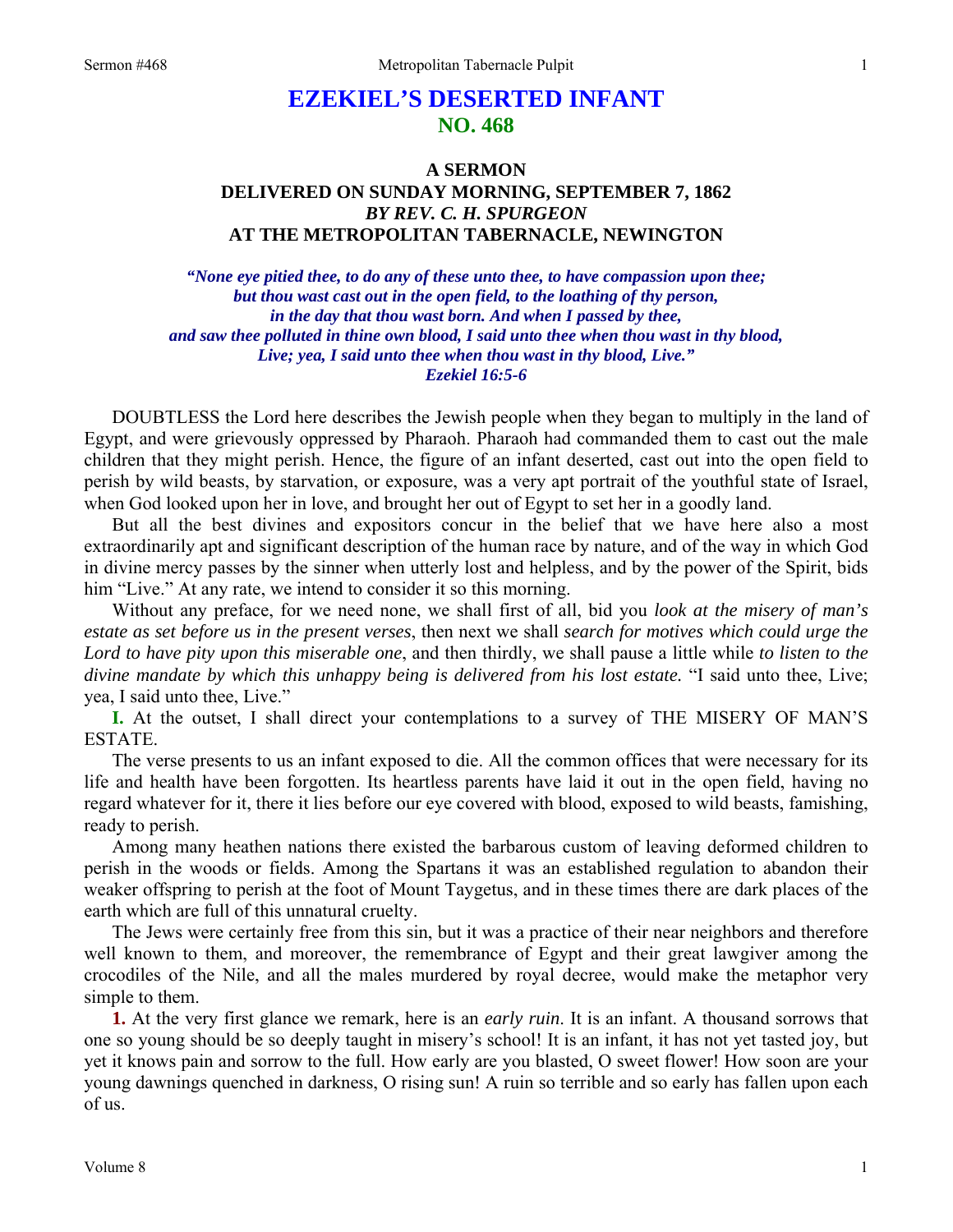Let proud man kick against the doctrine as he may, Scripture tells us assuredly that we are "born in sin and shapen in iniquity." We came not into this world as Adam came into the garden, without flaw, without condemnation, without evil propensities, but lo, by one man's offense we are all made sinners, and through his desperate fall our blood is tainted and our nature is corrupt.

From the very birth we go astray, speaking lies, and in the very birth we lie under the condemnation of the law of God. It is not mine to defend this doctrine, to answer objections to it, or to bring arguments for it, I simply announce what God has Himself revealed by the mouth of His servant David, and also more fully by the tongue of the apostle Paul.

Man, except God have mercy on you, you are lost, and lost from your very beginning! You did not come into this world as one who might stand or fall, you were fallen already, an original and birth-sin had seized upon you in the womb, and you were even then as an infant cast out to perish and to die.

There is hardly any doctrine more humbling than that of natural depravity or original sin. It has been the main point of attack for all those who hate the Gospel, and it must be maintained and valiantly vindicated by those who would exalt Christ, since the greatness and glory of His salvation lies mainly in the desperateness of the ruin from which He has redeemed us.

Man, think not to save yourself by your works, boast not of the excellence of your character and of your nature—you are a traitor's son, you are a felon's child! An act of attainder was passed upon your father's house, and you were born under the law and under the curse, obnoxious to divine wrath in the very moment when your first breath was drawn. Sad heritage of sin! Miserable estate of sorrow! How deep the ruin of the fall! Oh, to grace what debtors we are, that out of this ruin it can lift us up to heights of glory!

**2.** The next very apparent teaching of the text is *utter inability*. It is an infant—what can it do for itself? If it were a child of some few years it might be able, with tottering feet, to find its way to some shelter. If it had the gift of articulate speech, it might sob out its wants and tell to the passerby what it needed, but it is an infant, it cannot speak. It knows pain, but it has not mind enough to know wherefore the pain is there.

It is ignorant, and although conscious of its ills, its untutored, undeveloped intellect can neither describe the evil, nor prescribe the remedy. Though it may cast its little eyes around, even if help were there it is not in its power to avail itself of the proffered aid. It is impotent, helpless, utterly powerless, if anything is to be done for it, it must all be done by another's hand. Not even clay on the potter's wheel is more helpless than this infant as it now lies cast out in the open field. Such is human nature, it can by no means help towards its own restoration.

"Dead," says our apostle, "dead in trespasses and sins," and what shall the dead in their graves do towards resurrection? Shall the worm become mother of life, or shall corruption be the father of immortality? No, trumpet of God, there is no life in the dull, cold ear of death, and no hearing in the hollow skull of the skeleton. If the graves open, a divine hand must break the seal, heave up the mold, and uplift the moldering corpse. If there be resurrection, it must come from God, and from God alone. It must be a miracle in the beginning, and a miracle even to the end.

My hearers, I am not the author of this doctrine, but simply the declarer of what God reveals. You are so lost, that you cannot by the most desperate efforts of your own save yourselves. Nay, worse, so lost that by nature you have no wish to be saved, and will not make the efforts or desire to make them. You hate God. It is a cutting accusation, but it is true, and may God the Holy Ghost make you feel its truth.

Naturally, I say, you hate the Lord, by nature you love vanity, and not God's truth, you love sin, and do not wish to be delivered from it. Holiness you choose not, God's commandments you abhor. Your nature has become so evil that the Ethiopian may sooner change his skin, and the leopard his spots, than you of yourself learn to do well.

But mark you—and this is a thought that may crush our boastings, and make us hang our heads like a bulrush forevermore—this inability is our own sin. This is laid at our door, not as an excuse for our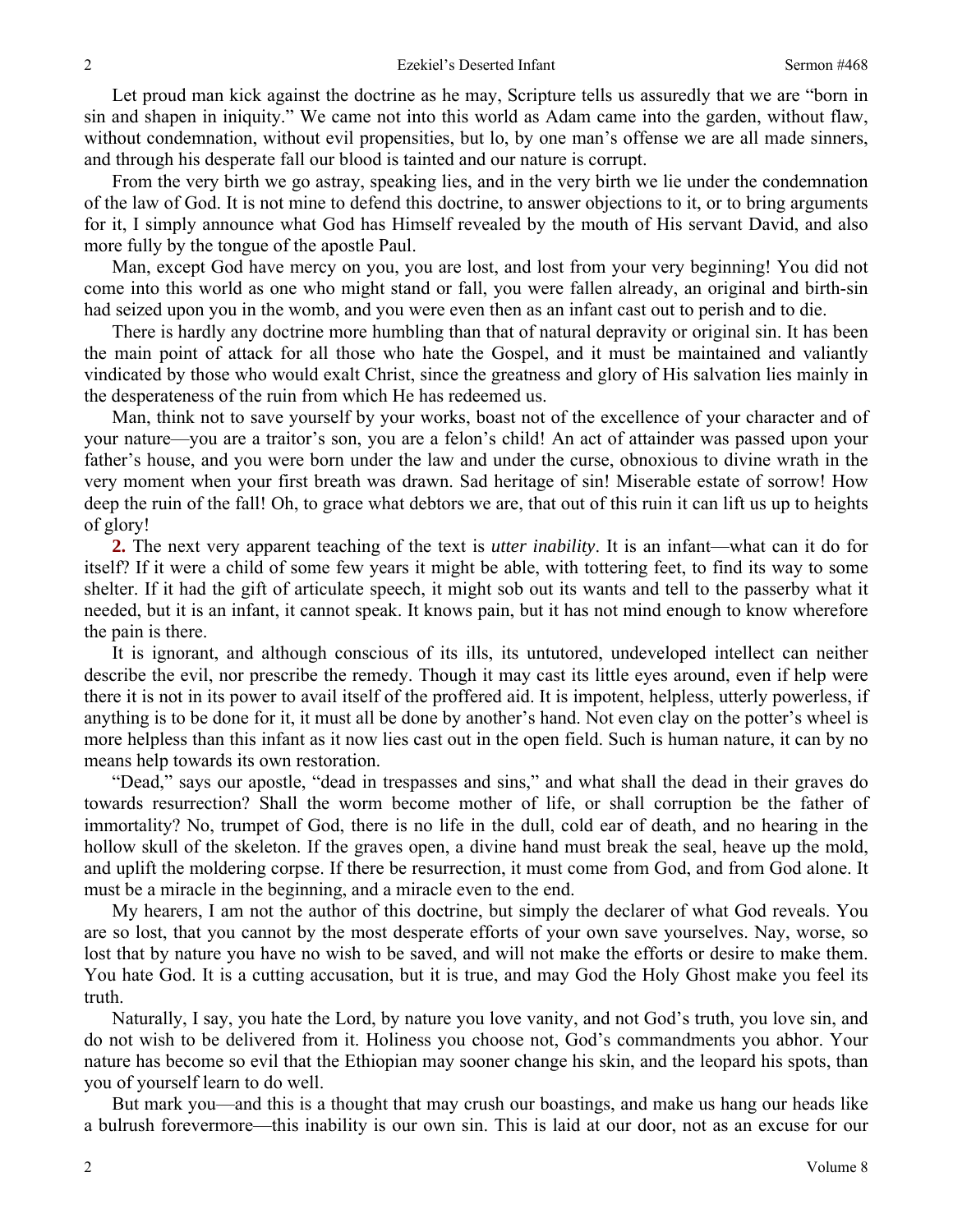sinfulness, but as a frightful aggravation of our guilt, that we have become so bad that we cannot make ourselves good, that our nature is now so desperately evil, both by its native depravity and by our continual practice of sin, that iniquity has become our nature, so that it is as natural to us to sin as for water to descend, or sparks to fly upward,

> *"Where vice has held its empire long, 'T will not endure the least control; None but a power divinely strong Can turn the current of the soul."*

You cannot, souls, you *cannot* save yourselves, you are as helpless as the infant cast out, your inability is utter and entire.

**3.** Apparent too, is yet a third misfortune—we are *utterly friendless*. "None eye pitied thee to do any of these things unto thee." We have no friend in heaven or in earth that can do aught for us, unless God shall interpose. Grant you that a tender parent may pity, but no parent can change his child's nature or cleanse away the sin of his offspring.

Let it be granted that there are ministers of Christ whose tearful eyes would woo you to Christ, but the most earnest evangelist cannot quicken your soul. The most thundering of all God's Boanerges cannot awake the dead. Let it be considered that angels are anxious for your conversion, that were you saved they would clap their wings with joy and make glad holiday in heaven. But an angel's power cannot snatch you from the grave of your sin, nor could the whole host of seraphs with their kindred cherubs combined, do aught to deliver you from the ruin into which by Adam's sin, and your own, you have been brought.

Weep and lament your kinsfolk may for you, but no lamentation can make an atonement for your sin, no human tears can cleanse your filthiness, no Christian zeal can clothe you with righteousness, no yearning love can sanctify your nature. Friendless, helpless, and ruined from our earliest state—good God, what creatures are men! Sinai thunders at us, the law condemns us, justice bares its sword, holiness is incensed, and truth is sworn to destroy. Where, where shall we fly, if Thou refuse us, O God!

**4.** Furthermore, our text very clearly reveals to us that we are by nature in a sad state of *exposure*. Cast out into the open field, left in a wilderness where it is not likely that any should pass by, thrown where the cold can smite by night, and the heat can blast by day, left where the wild beast goes about seeking whom he may devour—such is the estate of human nature, unclothed, unarmed, helpless, exposed to all manner of ravenous destroyers.

Little do any of us know how exposed by nature we are to sloth, to drunkenness, to lust, and pride, and unbelief—to all those young lions which hunt in company with the great lion of the pit who seeks whom he may devour. O Lord God, You alone know the awful dangers which prowl around an unregenerate man, what mischiefs waylay him, what crimes beset him, what follies haunt him! As God only knows the fullness of the guilt, of even one sin, so His infinite mind alone can grasp the number of those tremendous temptations which are planted like snares of death in the path of an unconverted soul.

Death is after you, O you helpless one, hell yawns for you, sin longs to devour you, friend you have none, but foes you have many. Armed and mighty are those who would destroy you, and you have no power nor will to resist them. You are as a helpless infant in a tiger's jaws. Fascinated by the serpent eyes of sin, you are paralyzed by its witcheries, and so rendered an easy prey for the destroyer.

**5.** It seems that this child, besides being in this exposed state, was *loathsome*. "Thou wast cast out to the loathing of thy person." It was in such a condition that the sight of it was disgusting, and its person was so destitute of all comeliness that it was absolutely loathed. Such is man by nature, but he will not believe it, he still flatters himself that he is comely as the curtains of Solomon, while he is black as the tents of Kedar. We think ourselves angels, when we are nearest akin to devils, but when we get akin to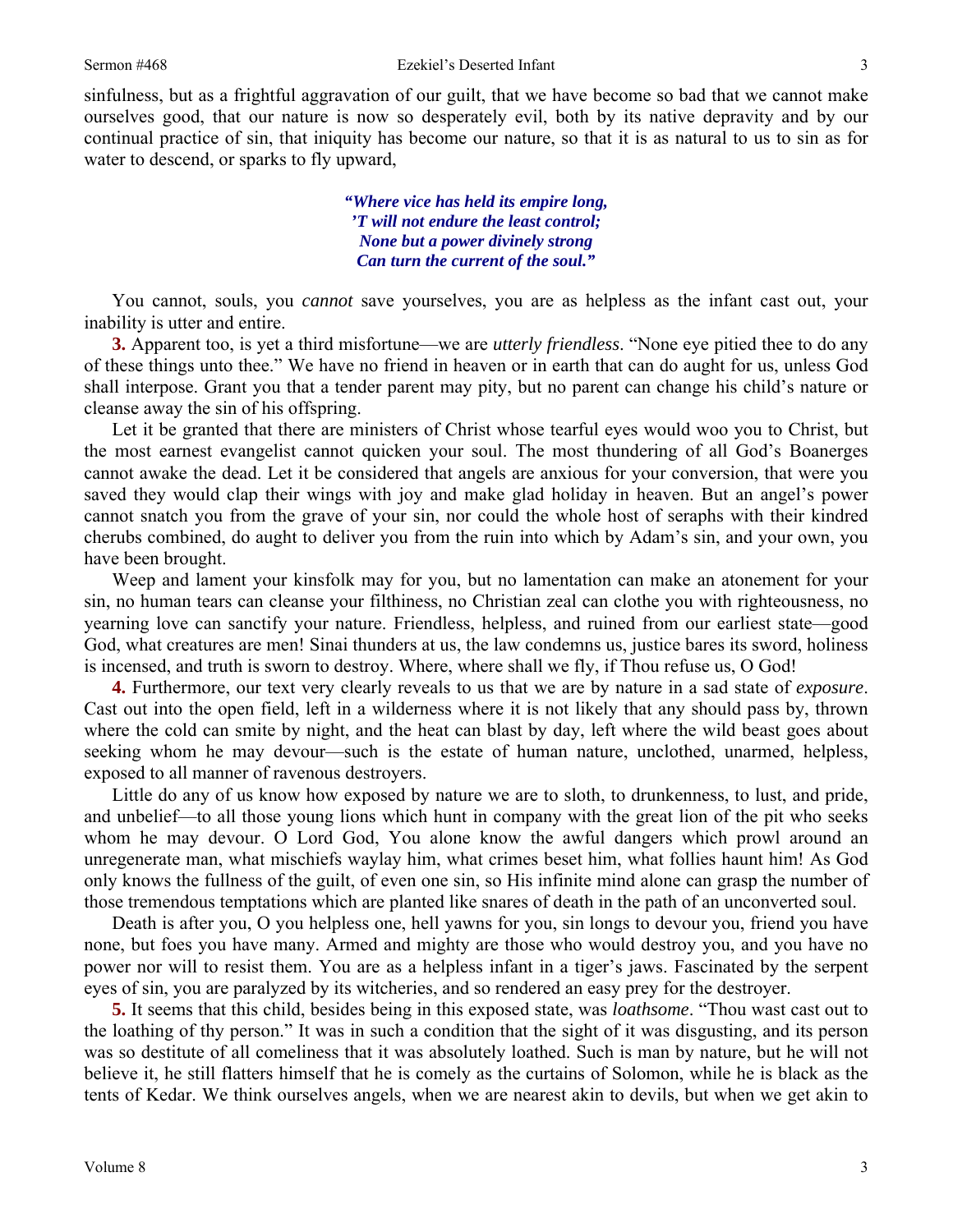angels, then we mourn the devil that still is within us. I know this, that when God the Holy Ghost gives a man a view of himself, he is utterly loathsome in his own esteem.

One of the cardinals of the olden times—when cardinals were sometimes saints—happened to pass by a meadow where he saw a shepherd leaning on his crook, weeping. He stopped to ask the lad what made him weep. The lad replied by pointing to the ground, for just at his feet there was a toad. "I was weeping," said he, "to think that God should have made me, a creature so infinitely superior to this loathsome reptile at my feet, and that I should have made myself such a creature that this loathsome thing is superior to me, because it has never sinned."

As the cardinal went his way, he said, "Verily, has it happened, that the foolish and unlearned enter into the kingdom of heaven before us, for this peasant has found out the truth." Not vipers nor toads are more venomous or more loathsome to men than man must be to God, or would be to himself if he could see himself with the eyes of truth, and if the veil of pride were once lifted from his eyes. The image of God in man is all obliterated, we have ashes for beauty, shame for glory, rottenness for health, and hell for heaven.

**6.** We close this fearful description by observing *the certain ruin to which this infant was exposed,* as setting forth the sure destruction of every man if grace prevent not. It is not a question whether man will be lost or not, as to whether man shall enter into the flames of hell or not, is no query, man MUST perish unless God saves.

Every one of us *must* be lost to all eternity, unless the strong arm of the divine One interferes. There is no one else to nurture this helpless infant. This infant cannot rescue itself. Lost, lost, lost! Howl its requiem ye lost ones who have gone before, for help or hope there is none, unless the Eternal One shall interpose.

I would dear hearers that this strong language, as you may think it, might be felt to be pertinent to your own case, if you are unconverted. I am not selecting special characters, and impeaching certain offenders who have been outrageously wicked, I am not now describing only the harlot, or the burglar, or the murderer, I am speaking of every one of you by nature, of every one of you who have not been born again. This is not complimentary language, but it ill becomes God's minister to compliment any man, we must tell you plainly the truth.

You may have been moral, sober, generous, honest, philanthropy may have been as the air you breathe. There may be many good traits in your character that render you amiable to your relatives and friends, but by nature you are not one whit better than the vilest of the vile. And were your nature permitted to show itself in all its foulness, the black fountain is in your heart as much as in those who are banished from their country for their country's good. It is only providence, or the check of society, that keeps it under. You are as much lost and ruined as they.

I know I address many of you who have never fled to Christ for refuge, but are on very good terms with yourselves, because in comparison with others your character is blameless. Let me adjure you by the living God that searches all hearts, look at yourselves this morning in your fallen state. If you live and die as you now are, there can be nothing for your portion but the flames of hell. God grant you may be snatched from so terrible a doom, but I see not how this can be unless you first are led to see that you deserve this doom, and are made to tremble at the evil of sin and the wrath of the Lord.

No doubt, Noah, when he told men they would all be drowned except they fled to the ark, was thought to be very uncharitable, but it was the truest charity which made him warn them. You *must*  perish unless you find shelter in Jesus Christ. Your state is so terrible and damnable, that lost you *must be* unless you fly to God's plan of salvation which He has laid down for lost, ruined, helpless sinners. "Micaiah, spake not good but evil," said the king, but he learned afterwards that Micaiah's hardness and boldness came of God, while the smooth things of the false prophets came from the devil. I do again, then, beseech and entreat you to lay these things to heart.

Ruined souls, self-destroyed, ready to perish, without help, without power, cast out and exposed to evils of which you as yet are not aware, but certain ultimately to make your bed in hell except God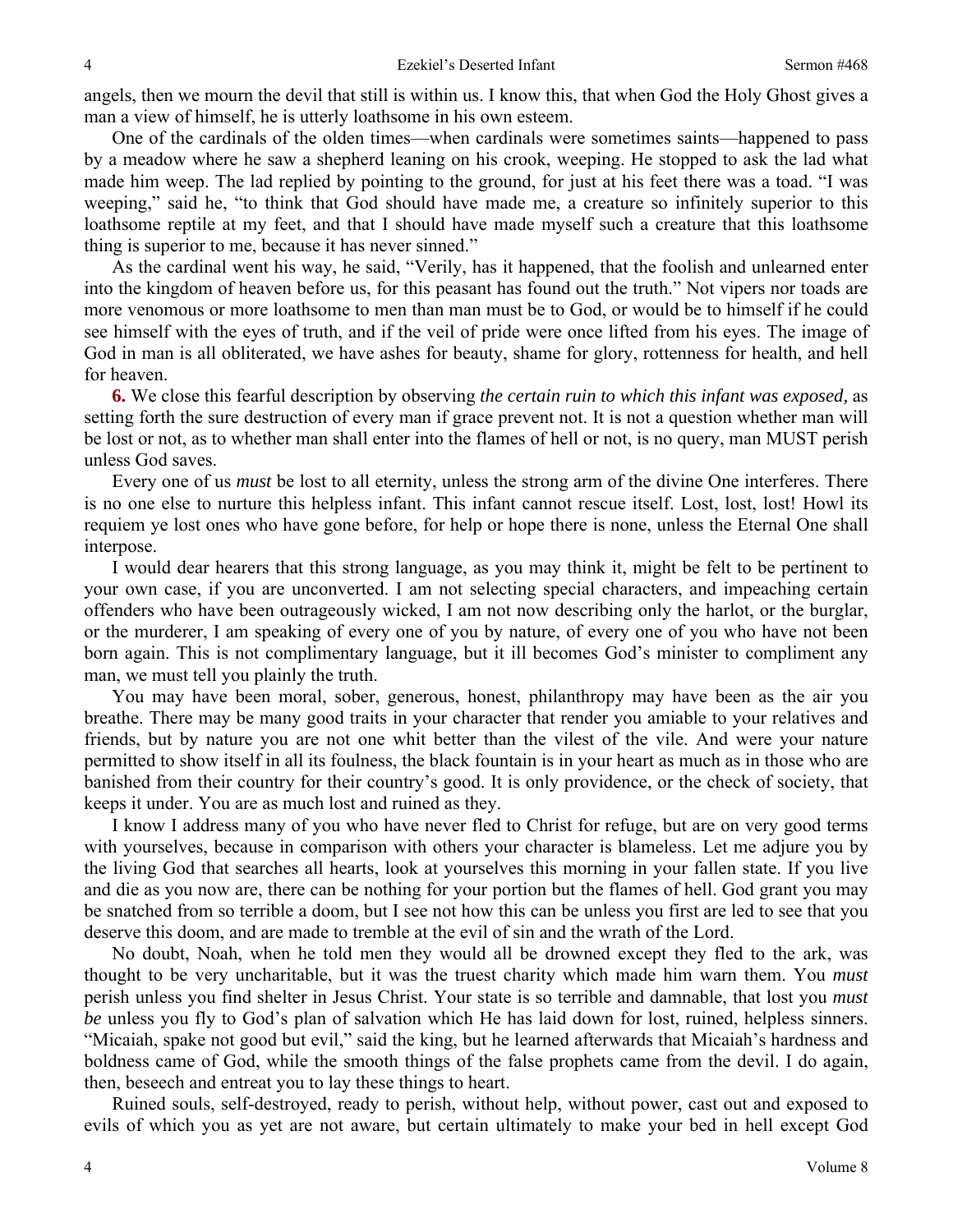deliver you, humble yourselves under the mighty hand of God, that He may exalt you in due time. Confess your sins before Him with broken hearts, weep before Him the tears of penitence, and He can, yea, He will deliver and bring up His chosen from the depths of destruction, and His elect ones from the jaws of hell. Thus mournfully have we rehearsed the story of human ruin, let us bless God that we end not here.

**II.** We are now to search for MOTIVES FOR GOD'S GRACE, and brethren, we have a very difficult search before us when we look to this infant which is cast out, because its loathsomeness and its being covered with its own blood, forbid us at once to hope that there can be anything in it which can merit the esteem of the merciful One.

Let us think of some of the motives which may urge men to assist the undeserving.

**1.** One of the first would be, *necessity*. Some men, I do not doubt, are generous from necessity, that is to say, they feel it necessary to maintain their reputation, and therefore they are generous before men, or they gain so much self-esteem—and there is a necessity in man's nature to make him seek after that that they are willing to be kind that they may be approved within.

Not a few are placed in such a position that they could not well refuse to give their help when it is asked of them. But no necessity can ever effect the Most High. The first of all causes must be absolutely independent of every other cause. He acts voluntarily. It belongs to God to say absolutely, "I will." Man may say, "I will," but it must always be with bated breath, for the sovereign fiat of God may contradict him. But God is under no necessity. Has He a superior? Who is king over Him? Who dictates counsel to the Most High? Who sits at His bar and gives Him advice and warning, and makes Him do according to his pleasure?

Nor had God any necessity, in order to make Himself happy or to increase His glory. The praises of angels were enough for Him, nay, even the praise of angels is as nothing in His awful sight. His joy is in Himself. He finds within His own infinite essence a sufficiency of delight, He needs go abroad for nothing, for He fills all things and He is all in all.

If it had been God's will to leave the human race to perish, He might have done it and there was none to say to Him, "What doest Thou?" And when He does save man, it is not because there is any compulsion either moral, physical, or spiritual upon Him. He has done as He wills in this great matter of the redemption and salvation of men.

O soul, God is not bound to save you! Man, you are lost, and there is nothing that can compel the Almighty to deliver you. If He does it, it must be according to His own good pleasure, to the praise of the glory of His grace.

**2.** In this case, there was nothing in the *birth* of this child, in its original parentage that could move the passerby. We are told in some former verses, "Thy birth and thy nativity is of the land of Canaan; thy father was an Amorite, and thy mother an Hittite," both of them belonging to an accursed race.

Look into the hole of the pit whence ye are digged. There was nothing in your birth or mine why He should have pity on us. Kings, princes, mighty men, boast much of their pedigrees, but the Lord knows nothing of the glory of these family trees and ancestries. Nay, rather, He leaves the mighty man in the dust, cutting down the high tree, that He may cause the low tree to flourish. He pours contempt upon princes, and knows no respect of persons.

All spring from the common race of man, and what is there in our corrupt nature, what is there in us to move the heart of God? Nothing, absolutely nothing. Young man, it is not because your father was godly that therefore God should be constrained to save you. It is not because your mother was a lady of rank that therefore the Almighty should stretch out His arm to you. You were conceived in sin, and stained in your very birth, and there is therefore nothing here that could move the heart of deity.

**3.** Nor was there anything in this child's *beauty*, for it was loathsome. Men are often affected by beauty. Doubtless Pharaoh's daughter preserved Moses because he was a comely child. We know that Ahasuerus chose Esther because of her beauty, and there have been many that have been exalted in the world for their personal attractions, but it was not so with man in God's sight.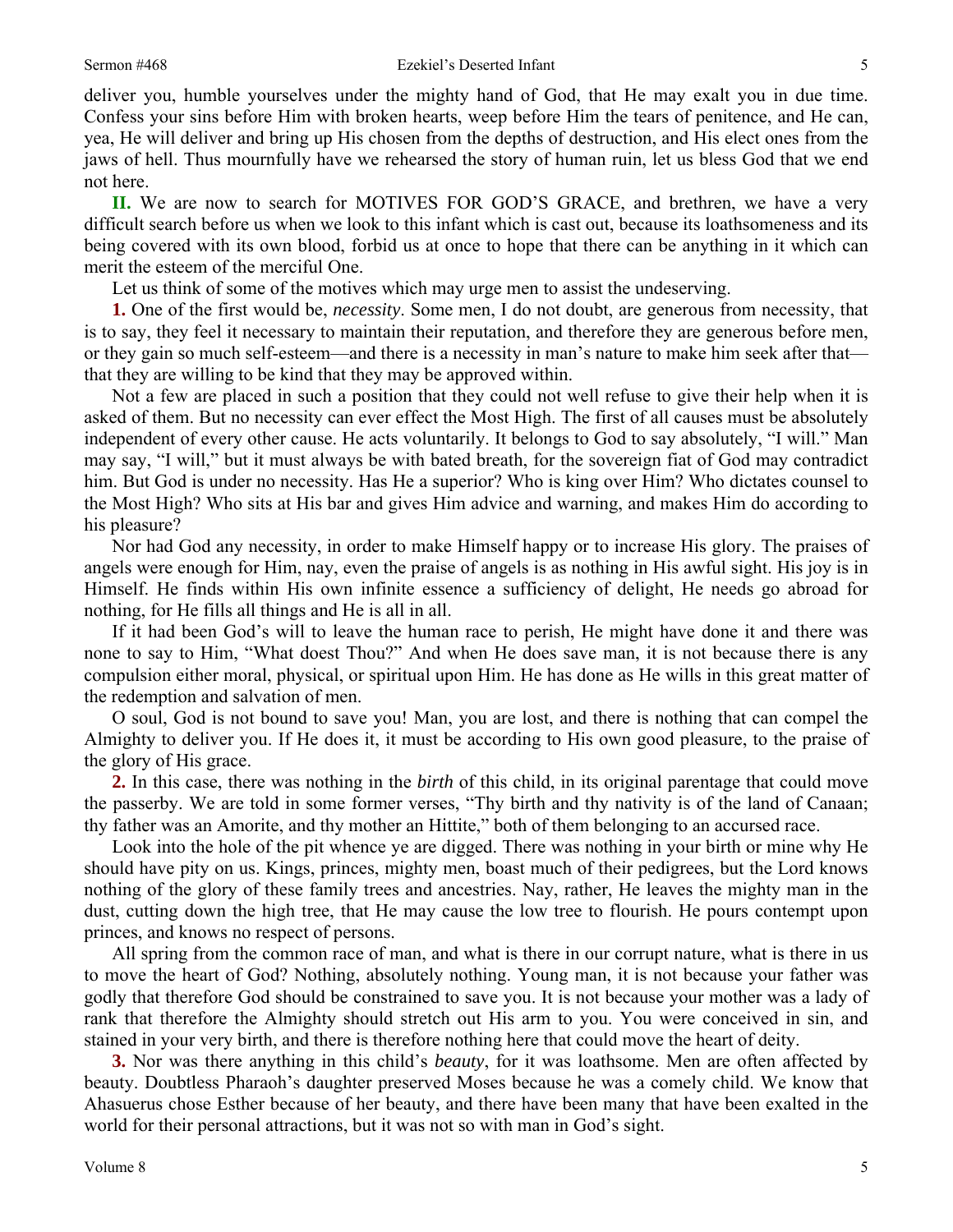"The whole head is sick, and the whole heart faint. From the sole of the foot even unto the head there is no soundness in it; but wounds, and bruises, and putrefying sores." We are not only sinners, but *sin*  itself. How then can sin attract the regard and love of a perfectly holy God? There may be much in us that can make our fellow creatures esteem us, there can be nothing in us as fallen, condemned, ungodly, that can make God esteem us.

I know that you who are spiritually taught, will join with me in singing:

*"What was there in us to merit esteem, Or give the Creator delight? 'Twas even so, Father, we ever must sing, For so it seemed good in Thy sight."* 

See then sinner, you are without form or comeliness, and you have no beauty that He should desire you. What can there be in a worm to gratify the Almighty? The heavens are not pure in His sight, and He charged His angels with folly. How much less then, should there be any beauty in man, that is but a worm, or in the son of man, that is crushed before the moth. Think not that He needs your beauty to excite His love. He can love you though deformed, and love you till He has made you comely by His comeliness, which He shall put upon you.

**4.** Furthermore, as we have found no motive yet, either in necessity or the child's birth or beauty, so we find none in any *entreaties* that were uttered by this child. It does not seem that it pleaded with the passerby to save it, for it could not as yet speak. So, though sinners do pray, yet when a sinner prays it is because God has begun to save him. A sinner's prayers can never be the cause of his salvation, for mark you, the truth is that no man ever seeks God first, God has first sought him, and began a good work in his soul before he ever turns to God.

In some cases, this is very extraordinarily proved. The old writers used to quote the instance of a man who went into a wood, having been an outrageous sinner, with the determination of destroying himself, and while he adjusted the rope, some passerby hearing a sound, came and expostulated with him, and the words were blessed to his salvation. Is there any preparation or preparatory process in a man who has come to such a pitch of sin, that he is about to take away his own life, to wash his hands in his own blood? Surely this was grace.

There were one or two cases in Whitefield's history, of men who came into places where he was preaching, with stones in their pockets to pelt him with, but who became themselves converted. Was there anything there for the grace of God to get a hold of, anything to foster, to favor, to nourish the grace, the sovereign grace of the Most High? Nay, rather, while they were yet without anything whatsoever that could have cried after God, He was found of them that sought Him not, He called them a people that were not a people, and her beloved that was not beloved.

I know some think that the sinner takes the first step, but we know better. If he did, it were like the old Romish miracle of St. Dennis, where we are told that after his head was cut off, he picked it up and walked two thousand miles with it in his hand. Whereupon, some wit observed that he did not see any wonder in the man's walking two thousand miles, for all the difficulty lay in the first step.

Just so, I see no difficulty in a man's getting all the way to heaven, if he can but take the first step for all the miracle lies in that first step, the making the dead soul live, the melting of the adamantine heart, the thawing of the northern ice, the bringing down of the proud look—this is the work, this is the difficulty, and if man can do that himself, verily, he can do the whole.

But when God looks upon men to save them, it is not because they cry to Him, for they never do and never will cry until the work of salvation is begun. They are unwilling and unable to use any entreaty or persuasion that could be cogent to the heart of God. For rather, they abhor the mercy, they run away from the grace which is offered to them, they reject the Gospel when it is preached, they will not come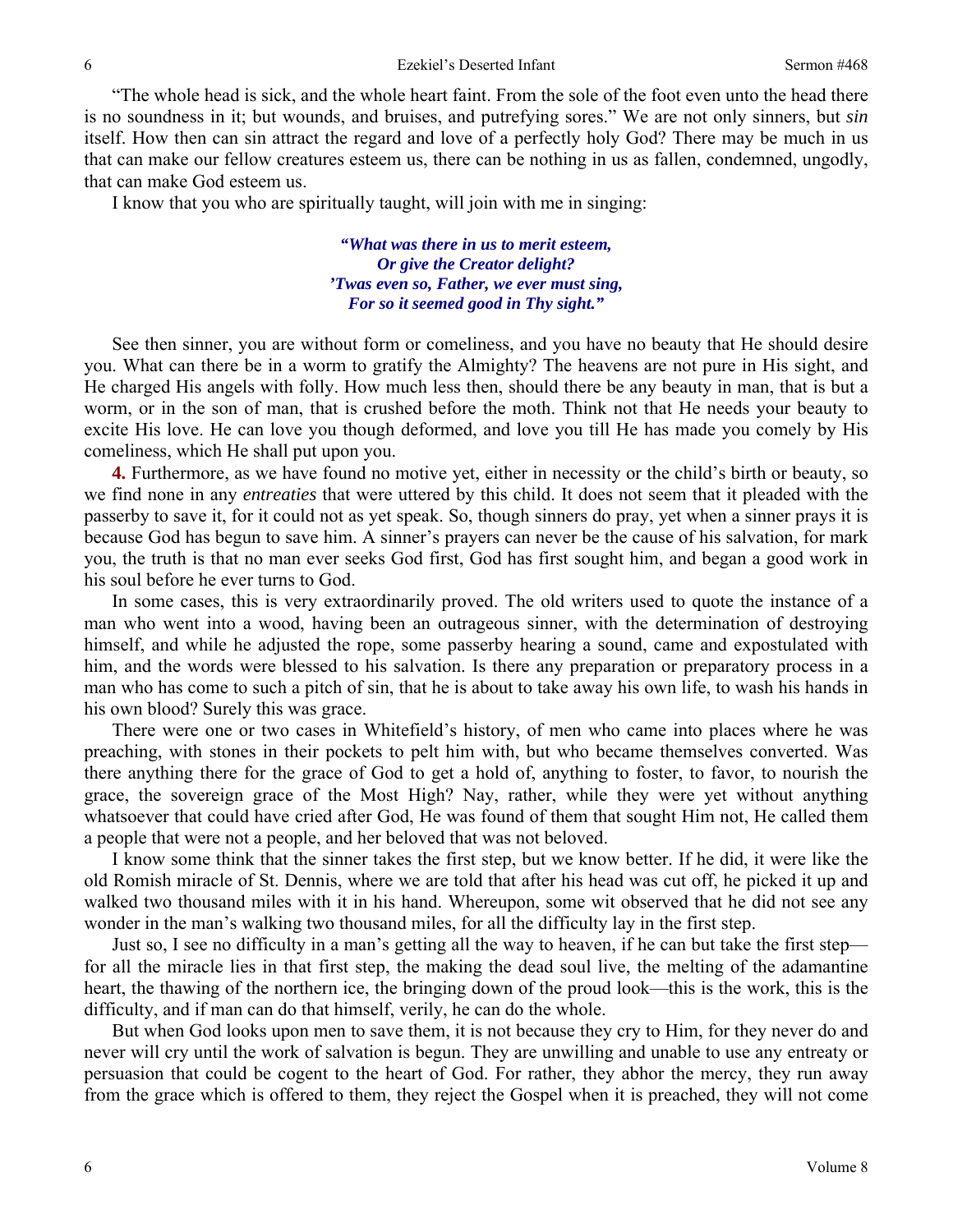to Christ that they may have life, but they willfully and wickedly turn their backs upon the Most High, and until He by His strong hand brings them to Christ, saved they will never be.

O grace, O grace, how wide thy sphere! How glorious are you in meeting the degradation and the sin of man! You show the splendor of your power in beginning, carrying on, and finishing the work.

**5.** Yet further, brethren, it does not appear that the pity of the passerby was shown upon this child because of any *future service* which was expected of it. This child it seems, was nourished, clothed, luxuriously decorated, and yet, after all that, if you read the chapter through, you will find it went astray from Him who had set His heart upon it. The Lord foresaw this, and yet loved that child notwithstanding.

God knew that you and I, though He loved us when there was nothing good in us, after we were saved should still rebel. He knew that we had backsliding hearts. He knew that we should be unbelieving even to the end, but He loved us notwithstanding all. He did not love *you* because He foresaw you would be a preacher, nor *you* because He knew you would be a tract distributor, nor *you* because He knew that you would be an indefatigable Sunday school teacher. He loved you although He knew that you would be as you are today, ungrateful and unkind to Him, cold in your soul, worldly in your spirit. You can today, rehearse experientially, our last Sabbath's text, "I was as a beast before thee: nevertheless I am continually with thee."

There was then no motive of future service why this child should be blessed, or why God should save man. I do not know—I want to say what I cannot say this morning, I want to exhibit to you *man*, standing as a criminal at the bar, guilty, proved to be guilty even to his very face, yet proudly saying that he is not guilty. A traitor at heart, a base rebel, an ungrateful wretch!

I want you to think of him as one upon whom pity seems as if it would be thrown away, not an object for mercy, one of whom the universe cries, "Away with him, away with him, it is not fit that he should live." And then, I want to show you God in the sovereignty of His grace, saying, "I *will* spare that traitor, he deserves to die, but I will spare him. I have no motive for it, except such as is in My own will. There is nothing in him, no reason in him why I should spare him, but I *will* spare him. I *will* prove that I am king forever and ever, and the God and Lord of mercy."

The only answer that we can give to the question, "Why then, does God spare this outcast infant?" is this, "I will have mercy on whom I will have mercy, and I will have compassion on whom I will have compassion. So then it is not of him that willeth, nor of him that runneth, but of God that showeth mercy."

How is JEHOVAH exalted in our midst this morning! My spirit trembles while it labors to exalt the Lord alone. The Lord is King forever and ever, hallelujah! Bow your heads, both saints and sinners, and adore Him as King of kings and Lord of lords. Ask not questions, for He gives no account of His matters. Quarrel not with His dominion, for His answer is to you, "Nay but, O man, who art thou that repliest against God? Shall the thing formed say to him who formed it, Why hast thou made me thus?"

Impeach not His justice, or His justice you shall feel in smiting you. Entreat His mercy, but entreat it as those that have no claim upon Him. Ask Him for it as knowing that if He gives it to you He has a right to give it or to withhold it if He will.

Sinners, behold yourselves this morning, in the hand of an angry God. There you lie before God, like a moth beneath your own fingers. It is as He wills, to save or to destroy you. Are you at ease? Will you mock Him? Will you boast and glorify yourselves? Rather, as creatures that are now absolutely under His control, and deservedly subject to His rod, bow your heads and cry, "God be merciful to us, sinners! Thou canst save, do it for Thine own will and glory's sake, that Thy mercy may be magnified and Thy sovereignty may be clearly seen."

We have found no motive in the creature, and therefore we refrain from further search, believing that the fountain and wellspring of mercy is in God Himself. Into *His* reasons we cannot search, lest like Job, we should hear the rebuke of the Lord, "Hast thou entered into the springs of the sea? or hast thou walked in search of the depth?"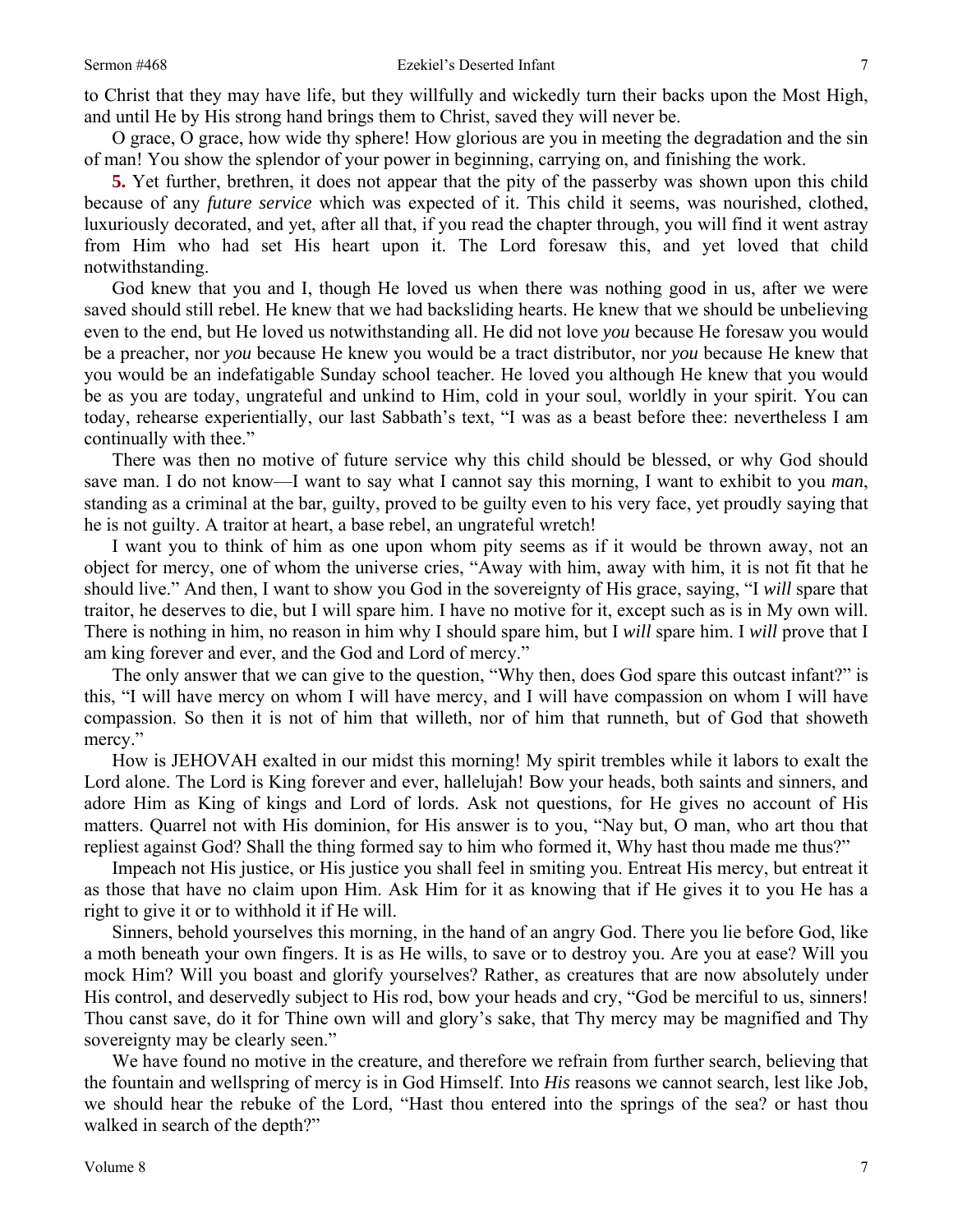**III.** But now, we turn to consider THE MANDATE OF HIS MERCY, "I said unto thee, Live."

First, I want you to notice that this fiat of God is *majestic*. "I said unto thee when thou wast in thy blood, *Live*; yea, I said unto thee when thou wast in thy blood, *Live.*" Darkness was upon the face of the earth, and thus the Almighty spoke, "Let there be light!" And light was. Sublime because simple, without any oratorical embellishments, magnificently stern, God speaks, and it is done.

So in our text we perceive a sinner with nothing in him but sin, expecting nothing but wrath, but the majestic One passes by, He is making a tour of His dominions, splendidly arrayed, with ten thousand times ten thousand angels at His beck and call. He looks, and there lies an infant, loathsome, in its blood. He stops, and He pronounces the word, the royal word "Live." There speaks a God. Who but He could venture thus to deal with life and dispense it with a single syllable? 'Tis majestic, 'tis divine!

And mark you, brethren, though the word preached by us may be very rough and rugged, as we confess it is, though we know but little of the graces of oratory, yet when God speaks by a minister, there is nothing more divine under heaven, nor in heaven, than the Gospel. When the Lord speaks, even though it be by the unlettered and the ignorant, when through the Gospel He saith, "Live," to a sinner, not even the angels who bow before the throne ever heard a diviner sound. Thus saith the Lord, thou dead sinner, "*Live*!"

Again, this fiat is *manifold* as well as majestic. When He says, "Live," it includes many things. Here is *judicial* life. The sinner is ready to be condemned and executed, his neck is on the block, and the axe is gleaming in the sunlight, but the mighty One saith, "Live," and he rises pardoned and absolved. The execution is not only stayed, that were but respite, the crime is forgiven, the man is to live for aye!

It is, moreover, *spiritual* life. The man knew nought of God, his eyes could not see Christ, his ears could not hear His voice, JEHOVAH said, "Live," and spiritual life was given, and we were quickened who were dead in trespasses and sins.

Moreover, it includes glory-life, which is the perfection of spiritual life. "I said unto thee, *Live*;" and that word rolls on through all the years of life till death comes, and in the midst of the shadows of death, the Lord's voice is still heard, "I say unto thee, Live!" In the morning of the resurrection, it is that selfsame voice which is echoed by the archangel, "Live." And as the spirits rise to heaven to be blessed forever in the glory of their God, it is in the power of this same voice, "I say unto thee, Live."

Note again, that it is an *irresistible* voice. When God says to a sinner, "Live," all the devils in hell cannot keep him in the grave. If the Lord should say to a blasphemer here today, "Live," that blasphemer *must* become a saint.

Saul of Tarsus is on the road to Damascus to arrest the saints of the living God. A strong hand might seize the bridle of his charger and throw him to the ground, but Saul is not to be stopped like this, he will rise from the ground the same Saul, to go to Damascus as blood-thirsty as ever.

But see what divine grace can do! A voice from heaven and a light above the brightness of the sun, and Saul is crying out, "Lord, what wilt thou have me to do?" Within three days he is baptized, he becomes a preacher, and Saul that was called Paul becomes a leader in the hosts of the Most High. My Master can do the like today. Mighty to save is He.

> *"Tell what His arm hath done, What spoils from death He won, Praise His dear name alone. Worthy the Lamb."*

We remark again, that it is *all-sufficient*. "Live," do You say, great God? Why, the man is dead! There is life—not in him, but in the voice that bids him live. "Live," do You say? "By this time he stinketh, for he has been dead four days!" There is power—not in his corruption, but in the voice that cries, "Come forth!"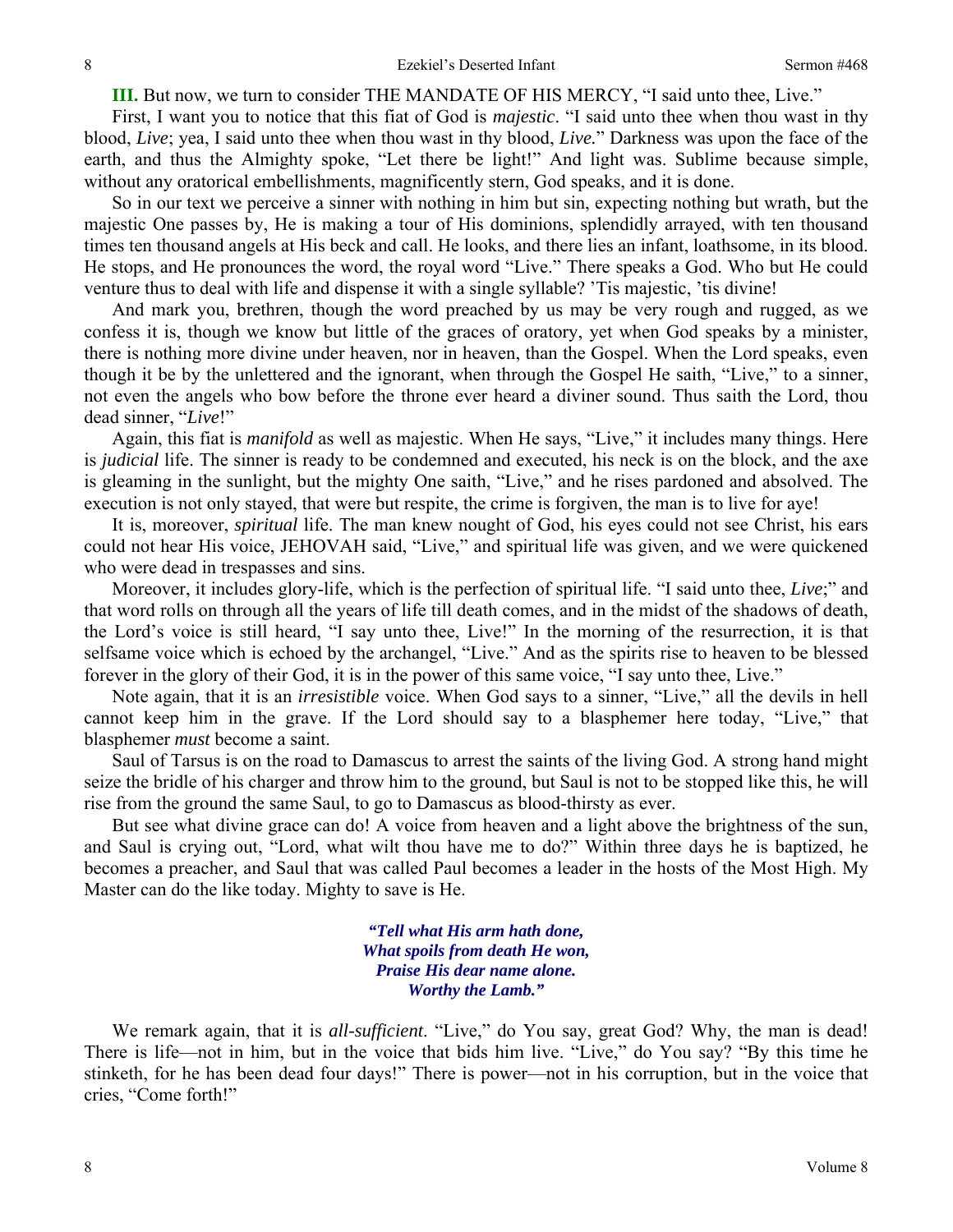When we preach to sinners and tell them to believe in Christ, do not fancy it is because we think they have any power. No, but because when in God's name we say, "Believe," the power is in the mandate as it comes from our lip, uttered by the Most High. If a minister be not filled with God's Spirit, then is his ministry is an empty dream.

But if a minister be, as I conceive him to be, a man who speaks in God's name, and for the time being, is the very mouth of God to men's soul's, then there is power in the Gospel as it is preached, attended with the demonstration of the Spirit, to do for the sinner what he can by no means do for himself.

I cry today in my Master's name, "Thus saith the Lord, believe in the Lord Jesus Christ, and ye shall live." Trust my Master bleeding on the tree, and you shall be delivered. Rest you on the merit of His blood and of His glorious righteousness, trust you in the power of His intercession before the throne, and despite your lost estate, you shall be this morning saved forever and ever.

We close when we shall have repeated ourselves once more by saying, this mandate was a mandate of *free grace*. I want to lay that down again, and again, and again, that there was nothing in this infant, nothing but loathsomeness, nothing therefore, to merit esteem—nothing in the infant but inability, nothing therefore by which it could help itself—nothing in it but infancy, nothing therefore by which it could plead for itself, and yet grace said, "Live"—freely, without any bribe, without any entreaty, said, "Live." And so when sinners are saved, it is only and solely because God *will* do it, to magnify His free, unpurchased, unsought grace.

Surely this is a subject which will suit some here, though it will not please others. Proud Pharisees will turn on their heels. "That is very high Calvinistic doctrine," says one. My dear friends, I do not care what it is, I know it is written in the Word of God. I preach very often sermons which get me the title of Arminian, and just as often I am charged with Hyperism. I am simply one who seeks honestly to tell you what he believes to be in Scripture, and what he believes to be true, and therefore, whether it be high or low is nothing to me.

Is it true? I know the proud Pharisee will say, "No. Why," says he, "there must be some merit in what we do. Surely we do something. Perseverance in well-doing, and so on, surely this will effect much." You are under the law, and not under grace. You have not yet learned the A B C of the Gospel, you want to be a saint by the merit of what you do, and you will be lost as sure as you are a man unless you look at things in a different light.

But I know that the doctrine will be acceptable to those condemned ones here this morning, who have written their own sentence out, who say, "I must perish, I have nothing to bring you, O Lord. I have not even a tender heart. I have not even such a sense of need as I want. Lord, I am empty, except that I am full of evil and full of sin. I have nothing that I could put before Your eye, except that which would excite Your wrath and Your disgust. Great God, if You should not save me I cannot blame You, I lay hold of nothing in myself, but You have said, 'He that believeth on the Lord Jesus Christ, hath everlasting life.' Lord, I venture to believe on Him. You will be true, You will save even me."

Soul, soul, you may go out of this house light of heart and foot, for "thy sins, which are many, are forgiven thee." In God's name I pronounce the sentence of absolution on you, if you have thus come to Christ, and trusted in the Lord Jesus. There is not a sentence left in God's Book against you, you are no more dead, but you live; no more accursed, but beloved; no more loathsome, but beautiful—covered with Christ's righteousness, and filled with the Spirit of the living God.

What shall I say to you who are Christians but this—do for the sake of this grace—show your gratitude, live more like your Master, and live more in God's service. Seek to spend and be spent in Him. Nothing can make a man work for Christ like free grace, and those who believe the doctrine of free grace and yet are idle, you must surely hold the truth in unrighteousness, for there is no principle so active, so impulsive as this.

*"Loved of my God, for Him again*